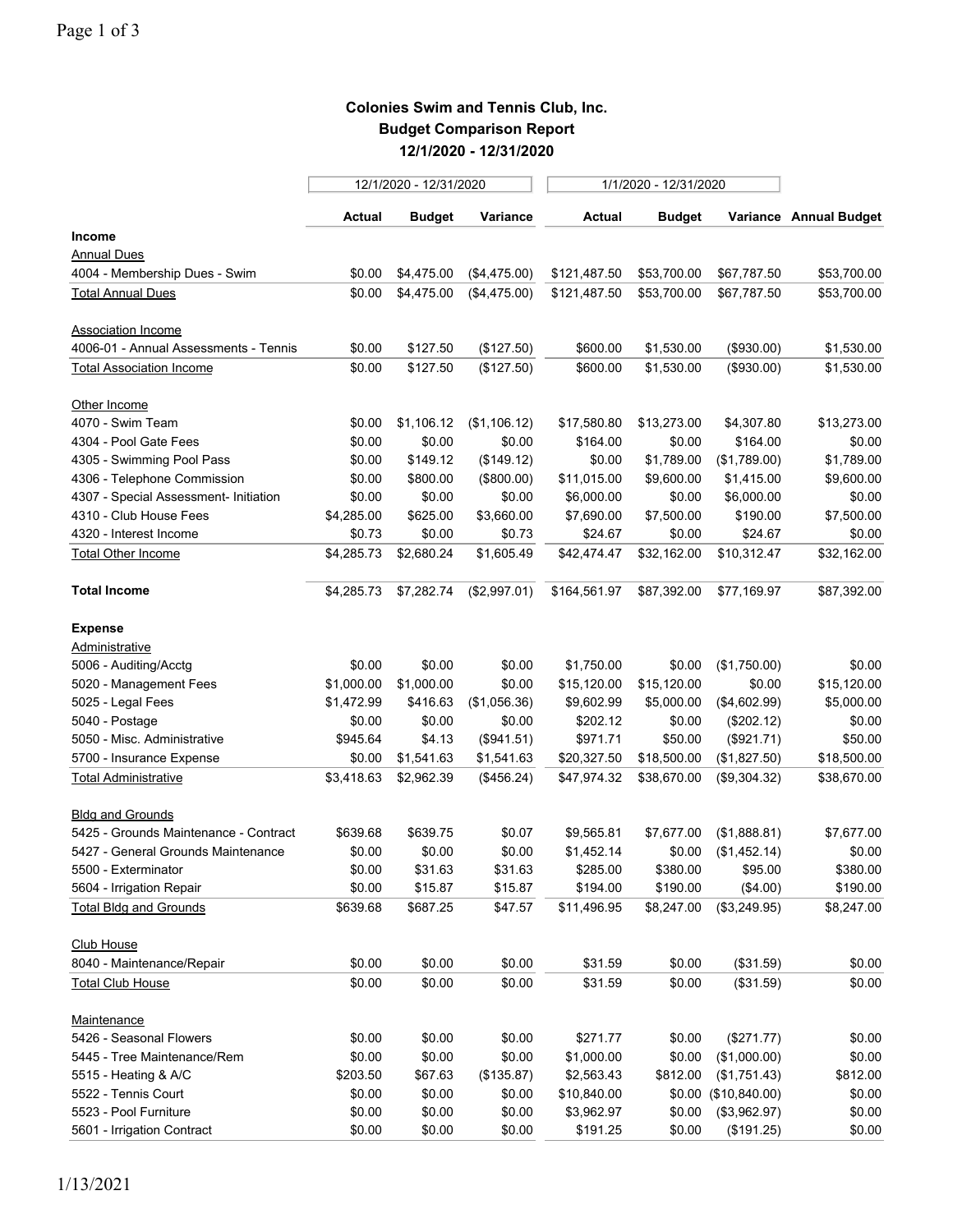## **Colonies Swim and Tennis Club, Inc. Budget Comparison Report 12/1/2020 - 12/31/2020**

|                                     |          | 12/1/2020 - 12/31/2020    |            |               | 1/1/2020 - 12/31/2020                   |                           |                        |  |
|-------------------------------------|----------|---------------------------|------------|---------------|-----------------------------------------|---------------------------|------------------------|--|
|                                     | Actual   | <b>Budget</b>             | Variance   | <b>Actual</b> | <b>Budget</b>                           |                           | Variance Annual Budget |  |
| <b>Total Maintenance</b>            | \$203.50 | \$67.63                   | (\$135.87) | \$18,829.42   |                                         | \$812.00 (\$18,017.42)    | \$812.00               |  |
| Membership                          |          |                           |            |               |                                         |                           |                        |  |
| 5001 - Advertising                  | \$0.00   | \$25.87                   | \$25.87    | \$0.00        | \$310.00                                | \$310.00                  | \$310.00               |  |
| 5002 - Web/Internet/Software Maint  | \$0.00   | \$0.00                    | \$0.00     | \$579.10      | \$0.00                                  | (\$579.10)                | \$0.00                 |  |
| 6101-001 - Square Bank Charges      | \$0.00   | \$0.00                    | \$0.00     | \$907.24      | \$0.00                                  | (\$907.24)                | \$0.00                 |  |
| <b>Total Membership</b>             | \$0.00   | \$25.87                   | \$25.87    | \$1,486.34    | \$310.00                                | (\$1,176.34)              | \$310.00               |  |
| Other                               |          |                           |            |               |                                         |                           |                        |  |
| 5705 - Real Estate Tax              | \$0.00   | \$916.63                  | \$916.63   | \$6,205.02    | \$11,000.00                             | \$4,794.98                | \$11,000.00            |  |
| 5720 - Personal Prop Tax            | \$0.00   | \$66.63                   | \$66.63    | \$0.00        | \$800.00                                | \$800.00                  | \$800.00               |  |
| 5730 - Other Taxes, Fees            | \$0.00   | \$25.00                   | \$25.00    | \$7,176.47    | \$300.00                                | (\$6,876.47)              | \$300.00               |  |
| <b>Total Other</b>                  | \$0.00   | \$1,008.26                | \$1,008.26 | \$13,381.49   | \$12,100.00                             | (\$1,281.49)              | \$12,100.00            |  |
| Pool Expenses                       |          |                           |            |               |                                         |                           |                        |  |
| 5101 - Swim Team Coaches            | \$0.00   | \$833.37                  | \$833.37   | \$10,000.00   | \$10,000.00                             | \$0.00                    | \$10,000.00            |  |
| 5524 - Pool Maintenance             | \$0.00   | \$170.87                  | \$170.87   | \$1,724.27    | \$2,050.00                              | \$325.73                  | \$2,050.00             |  |
| 5526 - Swim Team Misc.              | \$0.00   | \$473.75                  | \$473.75   | \$7,695.34    | \$5,685.00                              | (\$2,010.34)              | \$5,685.00             |  |
| 5527 - Pool Contract                | \$0.00   | \$4,541.63                | \$4,541.63 | \$58,543.08   | \$54,500.00                             | (\$4,043.08)              | \$54,500.00            |  |
| 5527-001 - Gate Guard Labor         | \$0.00   | \$0.00                    | \$0.00     | \$4,905.00    | \$0.00                                  | (\$4,905.00)              | \$0.00                 |  |
| 5536 - Pool Supplies                | \$0.00   | \$16.63                   | \$16.63    | \$422.40      | \$200.00                                | (\$222.40)                | \$200.00               |  |
| <b>Total Pool Expenses</b>          | \$0.00   | \$6,036.25                | \$6,036.25 | \$83,290.09   |                                         | \$72,435.00 (\$10,855.09) | \$72,435.00            |  |
| Services                            |          |                           |            |               |                                         |                           |                        |  |
| 5300 - Janitorial Services          | \$0.00   | \$225.00                  | \$225.00   | \$0.00        | \$2,700.00                              | \$2,700.00                | \$2,700.00             |  |
| 5305 - Janitorial Supplies          | \$0.00   | \$83.37                   | \$83.37    | \$1,840.00    | \$1,000.00                              | (\$840.00)                | \$1,000.00             |  |
| <b>Total Services</b>               | \$0.00   | \$308.37                  | \$308.37   | \$1,840.00    | \$3,700.00                              | \$1,860.00                | \$3,700.00             |  |
| <b>Tennis Expense</b>               |          |                           |            |               |                                         |                           |                        |  |
| 5416 - Social - Tennis              | \$0.00   | \$0.00                    | \$0.00     | \$60.00       | \$0.00                                  | (\$60.00)                 | \$0.00                 |  |
| 5417 - Tennis Equipment             | \$0.00   | \$248.37                  | \$248.37   | \$671.09      | \$2,980.00                              | \$2,308.91                | \$2,980.00             |  |
| 5418 - Tennis Pro Contract Services | \$0.00   | \$458.37                  | \$458.37   | \$5,500.00    | \$5,500.00                              | \$0.00                    | \$5,500.00             |  |
| <b>Total Tennis Expense</b>         | \$0.00   | \$706.74                  | \$706.74   | \$6,231.09    | \$8,480.00                              | \$2,248.91                | \$8,480.00             |  |
| <b>Utilities</b>                    |          |                           |            |               |                                         |                           |                        |  |
| 5200 - Water                        | \$0.00   | \$355.88                  | \$355.88   | \$2,889.07    | \$4,271.00                              | \$1,381.93                | \$4,271.00             |  |
| 5205 - Sewer                        | \$0.00   | \$0.00                    | \$0.00     | \$1,639.08    | \$0.00                                  | (\$1,639.08)              | \$0.00                 |  |
| 5210 - Electricity                  | \$396.96 | \$775.00                  | \$378.04   | \$9,284.05    | \$9,300.00                              | \$15.95                   | \$9,300.00             |  |
| 5222 - Internet                     | \$146.28 | \$138.63                  | (\$7.65)   | \$1,746.75    | \$1,664.00                              | (\$82.75)                 | \$1,664.00             |  |
| 5405 - Trash Removal                | \$232.94 | \$243.63                  | \$10.69    | \$2,679.32    | \$2,924.00                              | \$244.68                  | \$2,924.00             |  |
| <b>Total Utilities</b>              | \$776.18 | \$1,513.14                | \$736.96   | \$18,238.27   | \$18,159.00                             | (\$79.27)                 | \$18,159.00            |  |
| <b>Total Expense</b>                |          | \$5,037.99 \$13,315.90    | \$8,277.91 |               | \$202,799.56 \$162,913.00 (\$39,886.56) |                           | \$162,913.00           |  |
| Operating Net Income                |          | $($752.26)$ $($6,033.16)$ | \$5,280.90 |               | $($38,237.59)$ $($75,521.00)$           | \$37,283.41               | (\$75,521.00)          |  |
| Reserve Income                      |          |                           |            |               |                                         |                           |                        |  |
| Reserve Income                      |          |                           |            |               |                                         |                           |                        |  |
| 4321 - Int - Escrow Accts           | \$4.00   | \$0.00                    | \$4.00     | \$146.64      | \$0.00                                  | \$146.64                  | \$0.00                 |  |
| <b>Total Reserve Income</b>         | \$4.00   | \$0.00                    | \$4.00     | \$146.64      | \$0.00                                  | \$146.64                  | \$0.00                 |  |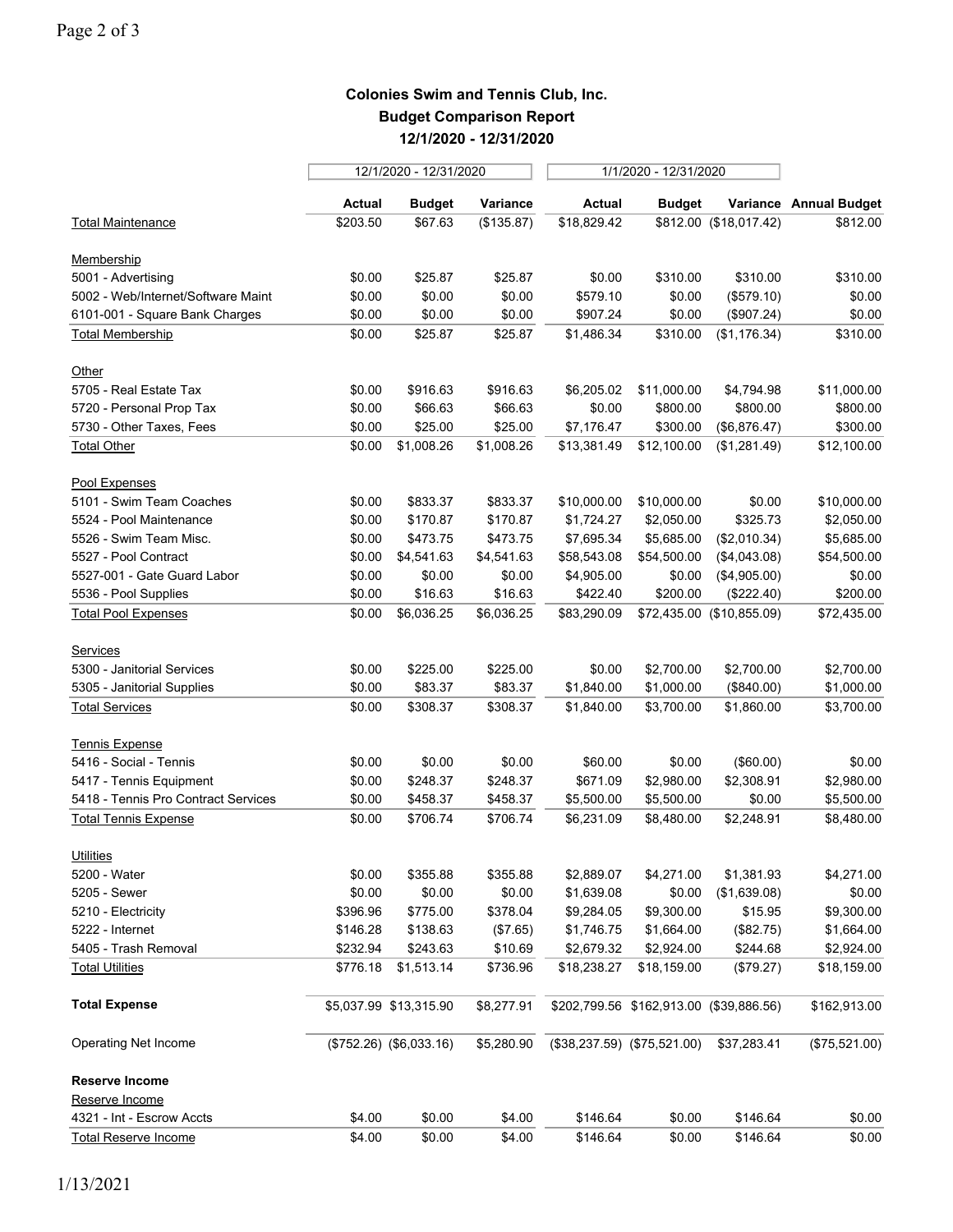## **Colonies Swim and Tennis Club, Inc. Budget Comparison Report 12/1/2020 - 12/31/2020**

|                              | 12/1/2020 - 12/31/2020       |               |                        | 1/1/2020 - 12/31/2020       |               |                        |                      |
|------------------------------|------------------------------|---------------|------------------------|-----------------------------|---------------|------------------------|----------------------|
|                              | Actual                       | <b>Budget</b> | Variance               | <b>Actual</b>               | <b>Budget</b> | Variance               | <b>Annual Budget</b> |
| <b>Total Reserve Income</b>  | \$4.00                       | \$0.00        | \$4.00                 | \$146.64                    | \$0.00        | \$146.64               | \$0.00               |
| <b>Reserve Expense</b>       |                              |               |                        |                             |               |                        |                      |
| Reserve Other                |                              |               |                        |                             |               |                        |                      |
| 6110 - HVAC                  | \$0.00                       | \$0.00        | \$0.00                 | \$7,127.00                  | \$0.00        | (\$7,127.00)           | \$0.00               |
| 6124 - Pool Blocks           | \$0.00                       | \$0.00        | \$0.00                 | \$8,554.05                  | \$0.00        | (\$8,554.05)           | \$0.00               |
| 6140 - Parking Lot           | \$0.00                       | \$0.00        | \$0.00                 | \$633.00                    | \$0.00        | ( \$633.00)            | \$0.00               |
| 6152 - Recreational          | \$12,640.00                  |               | $$0.00$ (\$12,640.00)  | \$12,640.00                 |               | $$0.00$ (\$12,640.00)  | \$0.00               |
| <b>Total Reserve Other</b>   | \$12,640.00                  |               | $$0.00$ (\$12,640.00)  | \$28,954.05                 |               | $$0.00$ (\$28,954.05)  | \$0.00               |
| <b>Total Reserve Expense</b> | \$12,640.00                  |               | $$0.00$ (\$12,640.00)  | \$28,954.05                 |               | $$0.00$ (\$28,954.05)  | \$0.00               |
| Reserve Net Income           | (\$12,636.00)                |               | $$0.00$ $($12,636.00)$ | (\$28,807.41)               |               | $$0.00$ $($28,807.41)$ | \$0.00               |
| Net Income                   | $($13,388.26)$ $($6,033.16)$ |               | (\$7,355.10)           | (\$67,045.00) (\$75,521.00) |               | \$8,476.00             | (\$75,521.00)        |